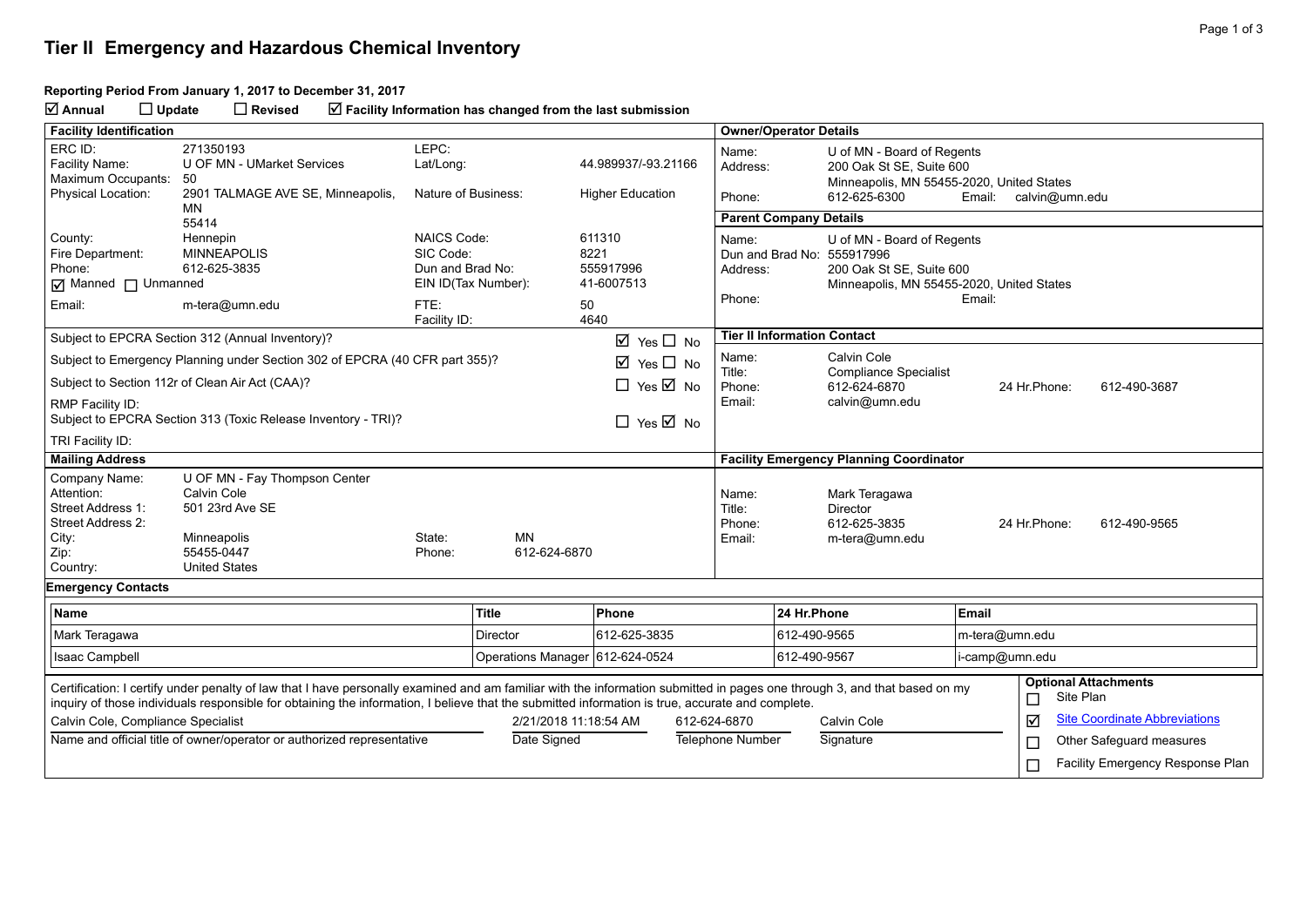## **Tier II Emergency and Hazardous Chemical Inventory**

Facility/Site Name: U OF MN - UMarket Services - ERC ID: 271350193

**Reporting Period From January 1, 2017 to December 31, 2017**

| <b>Chemical Description</b>                                                        |                         | <b>Physical Hazards</b>                                |                                               |                                                  | <b>Health Hazards</b>                                     |                                    |  |  |
|------------------------------------------------------------------------------------|-------------------------|--------------------------------------------------------|-----------------------------------------------|--------------------------------------------------|-----------------------------------------------------------|------------------------------------|--|--|
| Chemical ID:<br>535660<br>Check if Chemical Information is                         |                         | $\Box$ Combustible dust                                | $\Box$ Acute toxicity (any route of exposure) |                                                  |                                                           |                                    |  |  |
| ☑<br>changed from the last submission:                                             |                         | $\boxtimes$ Corrosive to metal                         |                                               | $\Box$ Aspiration hazard                         |                                                           |                                    |  |  |
| CAS #:<br>7664-93-9<br>Trade Secret:<br>□                                          |                         | $\Box$ Explosive                                       |                                               | $\Box$ Carcinogenicity                           |                                                           |                                    |  |  |
|                                                                                    |                         | $\Box$ Flammable (gases, aerosols, liquids, or solids) |                                               |                                                  | $\Box$ Germ cell mutagenicity                             |                                    |  |  |
| <b>Chemical Name:</b><br><b>SULFURIC ACID</b><br>EHS:<br>Contains EHS: $\Box$<br>☑ | Exceeds TPQ: $\sqrt{ }$ | $\Box$ Gas under pressure                              |                                               |                                                  | $\Box$ Hazard Not Otherwise Classified (HNOC)             |                                    |  |  |
| EHS Name:<br><b>SULFURIC ACID</b>                                                  |                         | $\Box$ Hazard Not Otherwise Classified (HNOC)          |                                               |                                                  | $\Box$ Reproductive toxicity                              |                                    |  |  |
| ☑ Pure □ Mix □ Solid ☑ Liquid □ Gas                                                |                         | $\Box$ In contact with water emits flammable gas       |                                               |                                                  | $\Box$ Respiratory or skin sensitization                  |                                    |  |  |
| Chemical Added On:<br>Exceed TPQ On:                                               |                         | $\Box$ Organic peroxide                                |                                               |                                                  | $\boxtimes$ Serious eye damage or eye irritation          |                                    |  |  |
| Check if the chemical is below<br>□<br>reporting threshold:                        |                         | $\Box$ Oxidizer (liquid, solid or gas)                 |                                               | $\Box$ Simple asphyxiant                         |                                                           |                                    |  |  |
|                                                                                    |                         | $\Box$ Pyrophoric (liquid or solid)                    |                                               |                                                  | $\boxtimes$ Skin corrosion or irritation                  |                                    |  |  |
|                                                                                    |                         | $\Box$ Pyrophoric gas                                  |                                               |                                                  | $\Box$ Specific target organ toxicity (single or repeated |                                    |  |  |
|                                                                                    |                         | $\Box$ Self-heating                                    |                                               | exposure)                                        |                                                           |                                    |  |  |
|                                                                                    |                         | $\Box$ Self-reactive                                   |                                               |                                                  |                                                           |                                    |  |  |
| Inventory                                                                          |                         | <b>Storage Codes &amp; Location</b>                    |                                               |                                                  |                                                           |                                    |  |  |
| Max Daily Amt (lbs): 1828                                                          |                         | <b>Container Type</b><br><b>Pressure</b>               | Temperature                                   | <b>Description</b><br><b>Storage</b><br>Location | Lat/Long                                                  | <b>Max Amt At</b><br>Location(lbs) |  |  |
| Max Daily Amt Code: 04                                                             | [R]Other                | [1]Ambient                                             | [4]Ambient                                    | <b>LEAD ACID</b>                                 |                                                           |                                    |  |  |
| Avg Daily Amt (lbs): 1828                                                          |                         | pressure                                               | temperature                                   | <b>BATTERIES</b><br><b>IN VARIOUS</b>            |                                                           |                                    |  |  |
| Avg Daily Amt Code: 04                                                             | Warehouse               |                                                        |                                               | PIECES OF                                        |                                                           |                                    |  |  |
| Max Amt in Largest Container (lbs):                                                |                         |                                                        |                                               | <b>ELECTRIC</b>                                  |                                                           |                                    |  |  |
| No of days onsite: 365                                                             |                         |                                                        |                                               | <b>LIFTS AND</b><br><b>CARTS</b>                 |                                                           |                                    |  |  |